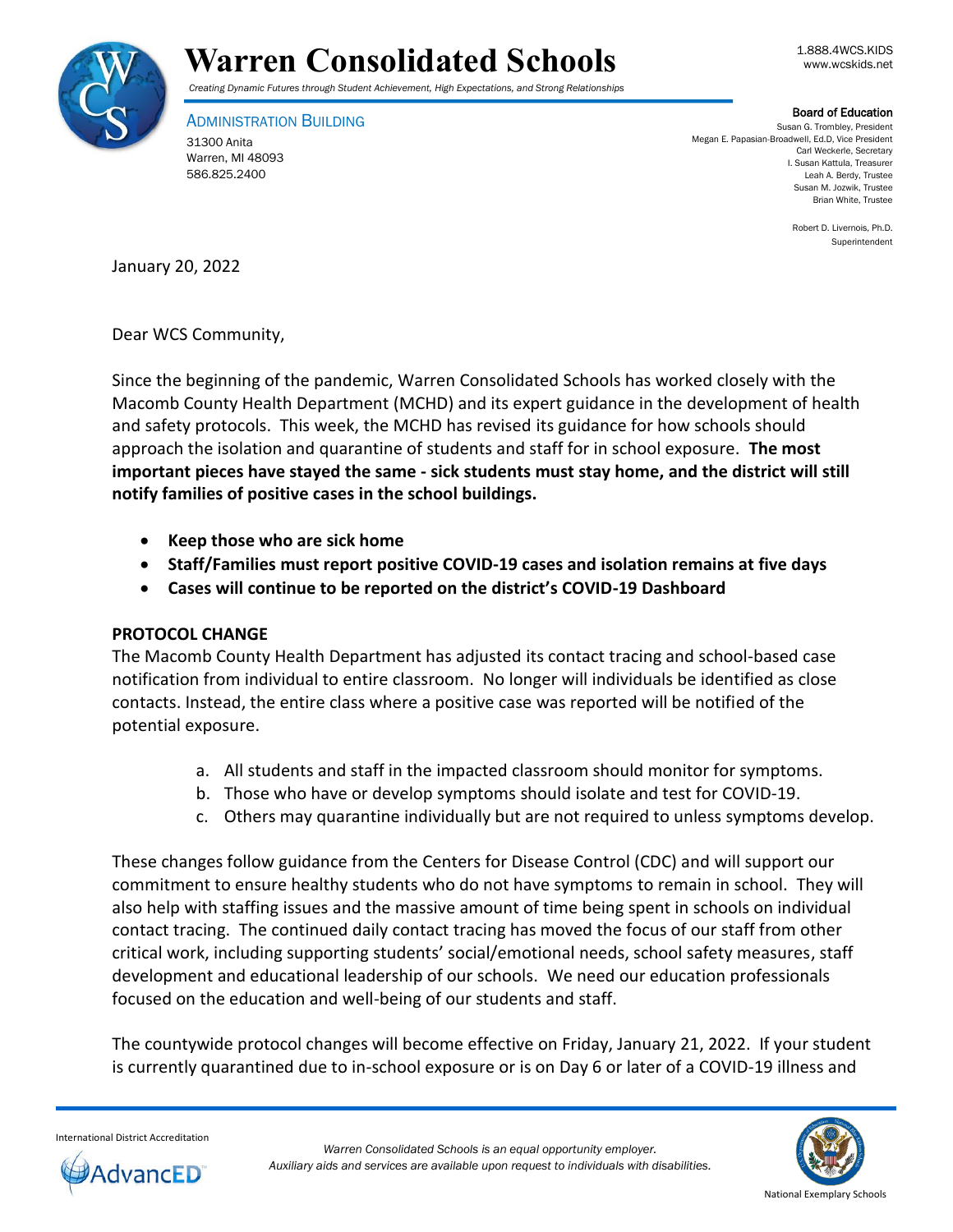has significantly improved symptoms, he or she can return to school on Monday, January 24. Students/staff who are in Days 0-5 of a COVID-19 illness and unvaccinated siblings of those in Day 0- 5 of COVID should remain home until Day 6 and symptoms improve. The MCHD website reflects the [new protocols.](https://health.macombgov.org/Covid19-ResourcesForSchools)

Your partnership remains critical. All families should continue to self-screen every morning and children who do not feel well must remain at home. In addition, I encourage you to take advantage of a [federal program](https://www.covidtests.gov/) [\(https://www.covidtests.gov/\)](https://www.covidtests.gov/) that provides up to four free COVID-19 testing kits to families.

Thank you for your continued support, and I will continue to update you.

Sincerely,

Robert & Linemain

Robert D. Livernois, Ph.D. Superintendent